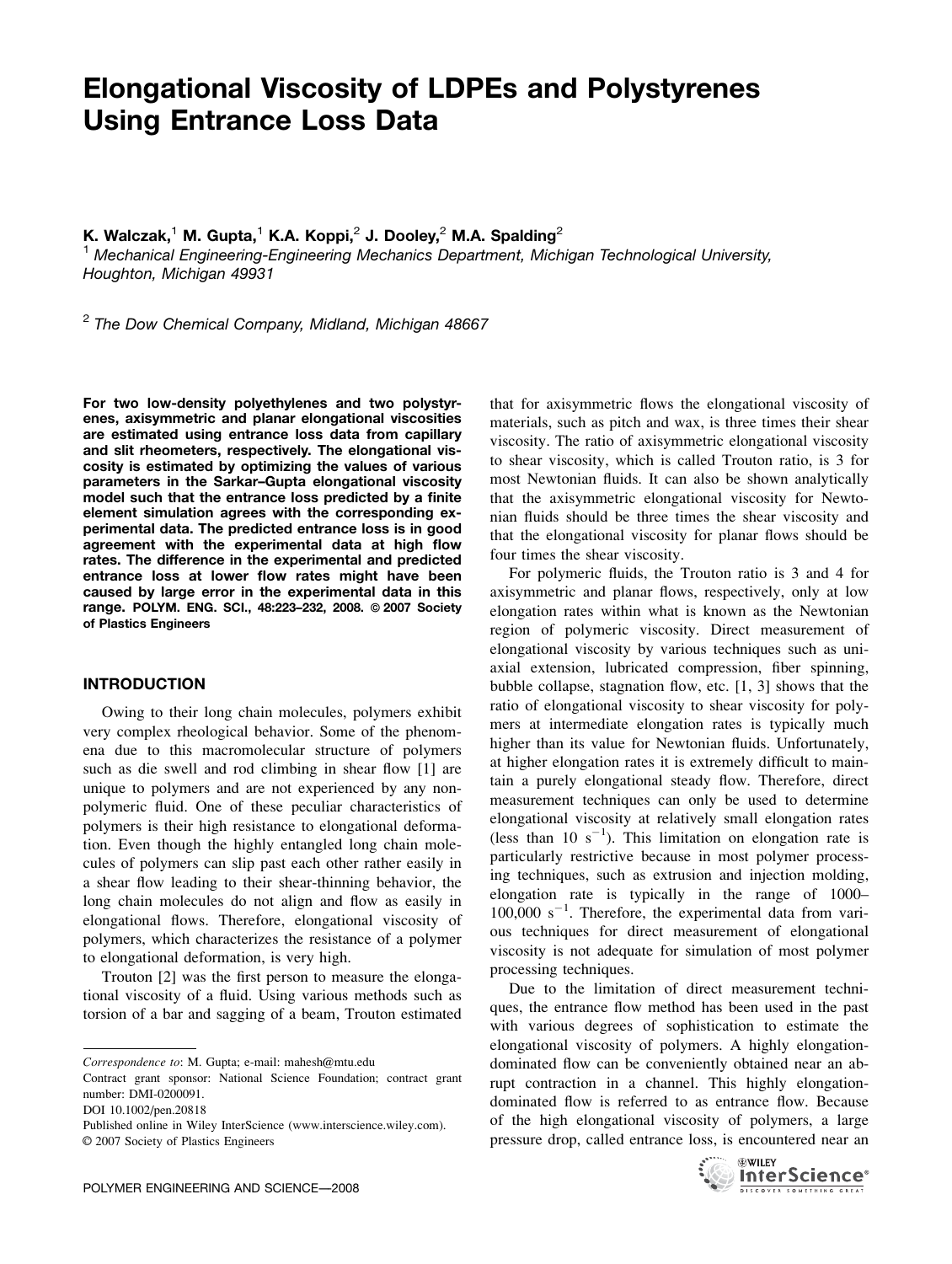abrupt contraction, which can be used for indirect measurements of elongational viscosity. However, the flow near an abrupt contraction is not purely elongational in nature, but a mixture of shear and elongational flows. Therefore, an analysis based upon a purely elongational flow, such as the sink flow analysis of Metzner and Metzner [4], is expected to have a large error in the estimated entrance loss and elongational viscosity.

Cogswell [5] was the first one to perform a combined analysis of shear and elongational flows near an abrupt contraction. However, to simplify the analysis, Cogswell made a large number of simplifying assumptions. Binding [6] relaxed some of the assumptions of Cogswell and performed a more accurate analysis of entrance flow using the energy principle. The assumptions made by Cogswell and Binding were listed in Ref. 7. Cogswell and Binding's equations for axisymmetric and planar elongational viscosity, which were also given in Refs. 8 and 9, are summarized below.

Cogswell's equations:

$$
\dot{\varepsilon} = \frac{k_1 \tau_w \dot{\gamma}_a}{(n+1)P_e} \tag{1}
$$

$$
\eta_{\rm e} = \frac{k_2(n+1)P_{\rm e}}{\dot{\varepsilon}}\tag{2}
$$

where  $\dot{\varepsilon}$  is the elongation rate,  $\eta_e$  the elongational viscosity, *n* the power law index for shear viscosity,  $P_e$  the entrance loss,  $\tau_w$  the shear stress at the wall in the downstream channel, and  $\dot{\gamma}_a$  is the apparent shear rate. Values of  $\tau_w$ ,  $\dot{\gamma}_a$ , and the parameters  $k_1$  and  $k_2$  for axisymmetric and planar flows are given in Table 1. The value of  $k_2$  for planar flow in Table 1 is slightly different than the value given in Ref. 9. Beaupre [8] derived the equation for planar flow based upon Cogswell's analysis, and used the equation  $\sigma_{\text{ave}} = \frac{4}{3} \eta_{\text{e}} \hat{\epsilon}$  for planar flows, which was given by Cogswell in Ref. 5. However, in this planar flow equation Cogswell still used axisymmetric elongational viscosity for  $\eta_e$ , whereas it was interpreted as planar elongation viscosity by Beaupre [8], resulting in the erroneous values of parameter  $k_2$  in Refs. 8 and 9.

TABLE 1. Cogswell analysis parameters for axisymmetric and planar flows.

|                        | Axisymmetric flow                                     | Planar flow                          |  |
|------------------------|-------------------------------------------------------|--------------------------------------|--|
| k <sub>1</sub>         | 4/3                                                   | 2/3                                  |  |
| $k_{\rm 2}$            |                                                       | 1/2                                  |  |
| $\tau_{\rm w}$         | $\frac{3/8}{(P_{\text{total}}-P_{\text{e}}) r}$<br>2L | $\frac{(AP)H_0}{L(1+\frac{H_0}{W})}$ |  |
| $\dot{\gamma}_{\rm a}$ | $\frac{3Q}{\pi R_0^3}$                                | $\frac{Q}{W H_0^2}$                  |  |

TABLE 2. Binding's analysis parameters for axisymmetric and planar flows.

|                        | Axisymmetric                                           | Planar                     |
|------------------------|--------------------------------------------------------|----------------------------|
| $g_1$                  | 2/3                                                    | 1/2                        |
| $g_2$                  | $3n+1$                                                 | $2n+1$                     |
| $g_3$                  | 3                                                      | 2                          |
| $g_4$                  | 2                                                      |                            |
| $\alpha$               |                                                        | $H_0/H_1$                  |
| $\dot{\gamma_{\rm w}}$ | $R_{\rm o}/R_1$<br>$\frac{(3n+1)Q}{\pi n R_{\rm o}^3}$ | $\frac{(2n+1)Q}{2WnH_0^2}$ |

#### Binding's equations:

For a power-law fluid with shear viscosity  $\eta_s = A(\dot{y})^{n-1}$ and the elongational viscosity  $\eta_e = B(\dot{e})^{m-1}$ ,

$$
P_{\rm e} = \frac{g_1 A (1 + m)^2}{m^2 (1 + n)^2} \left\{ \frac{B m g_2 n^m I_{nm}}{A} \right\}^{\frac{1}{1 + m}} \hat{\gamma}_{\rm w}^{\frac{m(n+1)}{1 + m}} \left\{ 1 - \alpha^{\frac{g_3 m(n+1)}{1 + m}} \right\} \tag{3}
$$

where  $P_e$  is the entrance loss and  $\dot{\gamma}_w$  is the shear rate at the wall. Values of  $\dot{\gamma}_w$  and the parameters  $g_1$ ,  $g_2$ ,  $g_3$ , and  $\alpha$ , which are different for axisymmetric and planar flows, are given in Table 2. In Table 2,  $R_0$  ( $H_0$ ) and  $R_1$  ( $H_1$ ) are the radii (height) of the downstream and upstream channels, respectively,  $Q$  is the flow rate, and  $W$  is the width of the slit in the planar case. In Eq. 3,  $I_{nm}$  is given by the following equation:

$$
I_{nm} = \int_0^1 \left| g_4 - \left(\frac{g_2}{n}\right) \phi^{1 + \frac{1}{n}} \right|^{m+1} d\phi \tag{4}
$$

## PROCEDURE FOR ESTIMATION OF ELONGATIONAL VISCOSITY

In the present work, PELDOM software [10] was used to estimate the elongational viscosity of four different polymers. The Carreau model was used for shear viscosity  $(\eta_s)$  [11]:

$$
\eta_s = \eta_0 \big( 1 + (\lambda e_{ii})^2 \big)^{\frac{(n-1)}{2}} \tag{5}
$$

The model proposed by Sarkar and Gupta [12] was employed for elongational viscosity  $(\eta_e)$ .

$$
\eta_{\rm e} = \eta_0 \left[ T_{\rm r} + \delta \left\{ 1 - \frac{1}{\sqrt{1 + (\lambda_1 e_{ii})^2}} \right\} \right] \left[ 1 + (\lambda_2 e_{ii})^2 \right]^{\frac{m-1}{2}} \tag{6}
$$

where  $e_{ii} = \sqrt{2\tilde{e}} \tilde{e}$ , the second invariant of the strain-rate tensor ( $\tilde{e}$ ), is the same as shear rate,  $\dot{\gamma}$ , in the shear viscosity equation, whereas in the elongational viscosity equation  $e_{ii} = \sqrt{3}\hat{\epsilon}$  for axisymmetric flows and  $e_{ii} = 2\hat{\epsilon}$  for planar flows, with  $\dot{\epsilon}$  being the elongation rate. In Eq. 6,  $T_r$ ,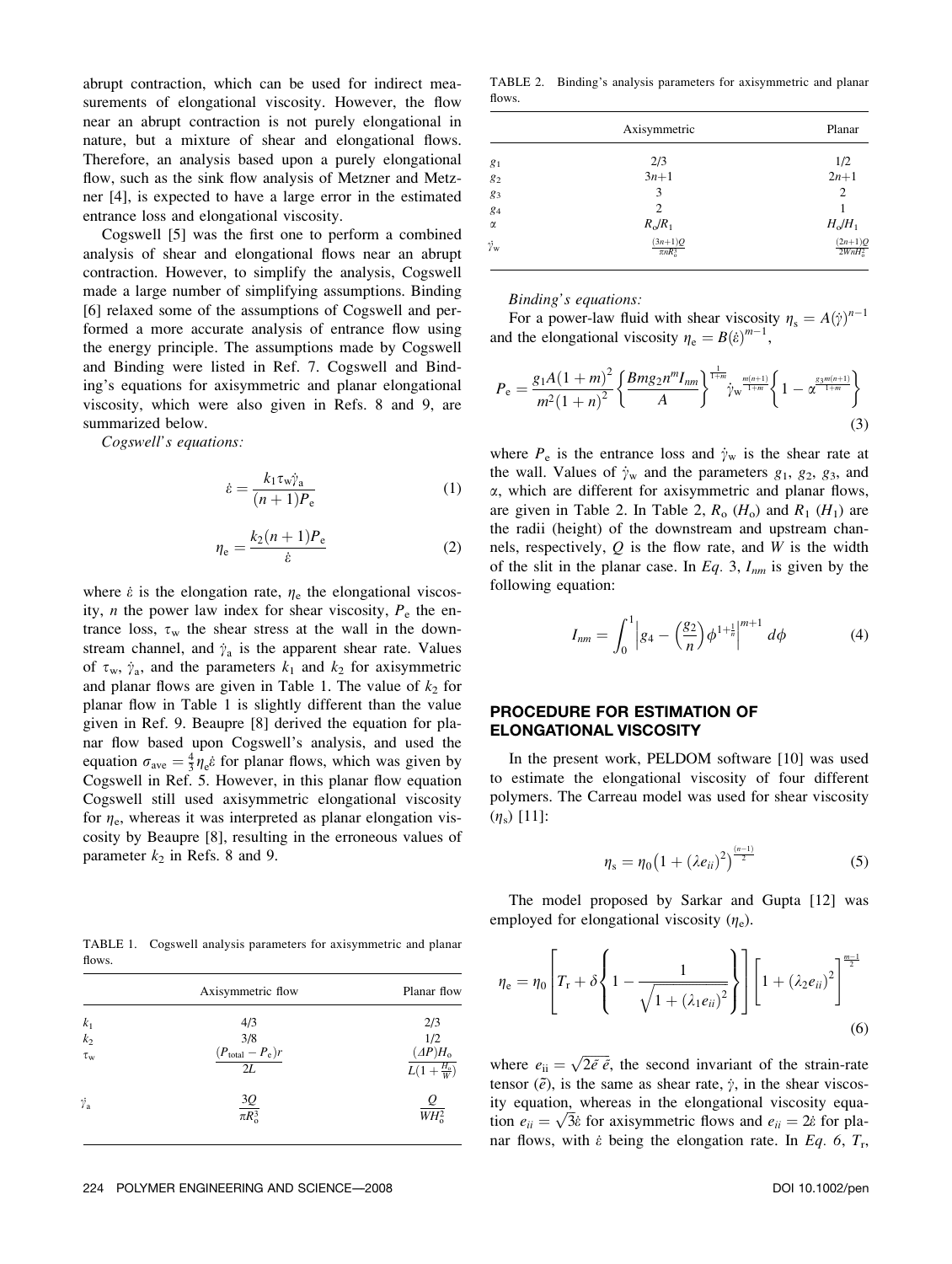the Trouton ratio at low strain rates, is 3 for axisymmetric flows and 4 for planar flows, and  $h_0$ ,  $\lambda$ ,  $n$ ,  $\delta$ ,  $\lambda_1$ ,  $\lambda_2$ , and  $m$  are the material parameters. It should be noted that the Sarkar–Gupta model  $(Eq. 6)$  can capture the elongationthickening followed by elongation-thinning behavior of elongational viscosity curve. Effect of the four elongational viscosity parameters  $(\delta, \lambda_1, \lambda_2, \lambda_3)$  and m on the shape of the elongational viscosity curve was discussed in Ref. 7. In particular, parameter  $\lambda_1$  specifies  $1/e_{ii}$  for transition between Newtonian and elongation-thickening portions of the viscosity strain-rate curve, whereas  $\delta$  characterizes the total increase in viscosity in the elongation-thickening portion. Parameter  $\lambda_2$  specifies  $1/e_{ii}$  for transition between the elongation-thickening and power-law region, and  $m$  is the power-law index for elongational viscosity.

To capture the temperature dependency of shear and elongational viscosities, an Arrhenius type model was used for the zero-shear viscosity  $(\eta_0)$  in Eqs. 5 and 6.

$$
\eta_0 = A \, \exp\left(\frac{T_a}{T}\right) \tag{7}
$$

where, T is the temperature of the polymer, and A and  $T_a$ are material parameters. Besides the zero-shear viscosity, the parameters  $\lambda$ ,  $\lambda_1$ , and  $\lambda_2$  in *Eqs.* 5 and 6 also depend on temperature. Following the time–temperature superposition principle, values of these parameters at a specific temperature can be calculated using the equation given below.

$$
\lambda_i = \frac{\eta_0}{\eta_{0a}} \lambda_{ia} \tag{8}
$$

where  $\lambda_i$  is  $\lambda$ ,  $\lambda_1$ , or  $\lambda_2$ , and  $\eta_0$  is the zero-shear viscosity at the same temperature at which  $\lambda_i$  is to be calculated, and  $\lambda_{ia}$  and  $\eta_{oa}$  are the values of  $\lambda_i$ , and  $\eta_o$  at temperature  $T_a$ .

PELDOM estimates the elongational viscosity of a polymer by optimizing the values of the four parameters,  $\delta$ ,  $\lambda_1$ ,  $\lambda_2$ , and m, in the elongational viscosity model (*Eq.*) 6), such that the difference between the entrance loss predicted by a finite element simulation and the corresponding experimental data for a range of flow rates in capillary or slit rheometer is minimized. The optimization scheme used in PELDOM for estimating the four elongation viscosity parameters was described in Ref. 7. PEL-DOM estimates the elongational viscosity for the temperature at which the capillary or slit rheometer experiments are conducted. In the present work, the shear and elongational viscosities were determined at two different temperatures for four polymers. The time–temperature superposition along with the Arrhenius model for the zero-shear viscosity  $(Eq. 7)$  was then used to determine the temperature dependence of viscosities. As expected, the values of power-law indices (*n* and *m*) and  $\lambda_i/n_o$  were slightly different for different temperatures. The values of these parameters for various polymers given later in this paper are the average values for each polymer.

# EQUIPMENT AND EXPERIMENTAL PROCEDURE

A Goettfert Rheometer 3000 [13] was used at Datapoint Labs [14] to conduct the capillary and slit rheometer experiments. Capillary experiments were conducted with capillary diameter of 1 mm and capillary lengths of 5 and 20 mm. For the planar flow, the height and width of the die opening in the slit die were 0.5 and 10 mm, respectively. The slit die had a pressure transducer located in the reservoir, and three transducers in the slit. The transducers in the slit were located at a distance of 30, 55, and 80 mm from the slit entrance.

To determine the entrance loss for axisymmetric flow, Bagley plots [3] were prepared using the pressure data from the capillary experiments. The entrance loss was used to estimate the axisymmetric elongational viscosity as well as the Bagley correction for shear viscosity estimation. For the planar flow in the slit rheometer, the pressure readings from the three transducers in the slit were extrapolated to the slit entrance. The difference between the extrapolated pressure and the pressure reading from the transducer in the reservoir was used as the entrance loss for planar flows. For the capillary as well as slit rheometer data, Weissenberg–Rabinowitsch correction was applied to determine the true viscosity.

To measure the shear viscosity at low shear rates, an ARES parallel plate viscometer from TA Instruments [15] was used at The Dow Chemical Company. The dynamic viscosity experiments with the ARES viscometer were conducted using 25-mm parallel plates at the same temperatures as those used for capillary and slit rheometer experiments. The combined data from the parallel plate viscometer and from capillary and slit rheometers was then used to fit the Carreau model parameters for shear viscosity.

The experiments were conducted for four different polymers. All four polymers used were from The Dow Chemical Company. Two of the four polymers were lowdensity polyethylenes with melt index of 8.0 (LDPE1) and 2.0 (LDPE2) g/10 min (190 $\degree$ C, 2.16 kg) and the other two polymers were polystyrenes with melt index of 5.0 (PS1) and 10.0 (PS2)  $g/10$  min (200 $^{\circ}$ C, 5 kg). For the two LDPEs the experiments were performed at 200 and 215 $\degree$ C, whereas 200 and 220 $\degree$ C temperatures were used for the two polystyrenes.

#### RESULTS AND DISCUSSION

For LDPE1, the entrance loss data from capillary and slit rheometers are shown in Figs. 1 and 2, respectively. On the log–log graphs, at higher flow rates the entrance loss increases almost linearly with flow rate. The deviation from this linear behavior at low flow rates in Figs. 1 and 2 may be due to larger error in the entrance loss data. The error in the entrance loss, which is determined as a small difference between two large numbers, generally increases at lower flow rates.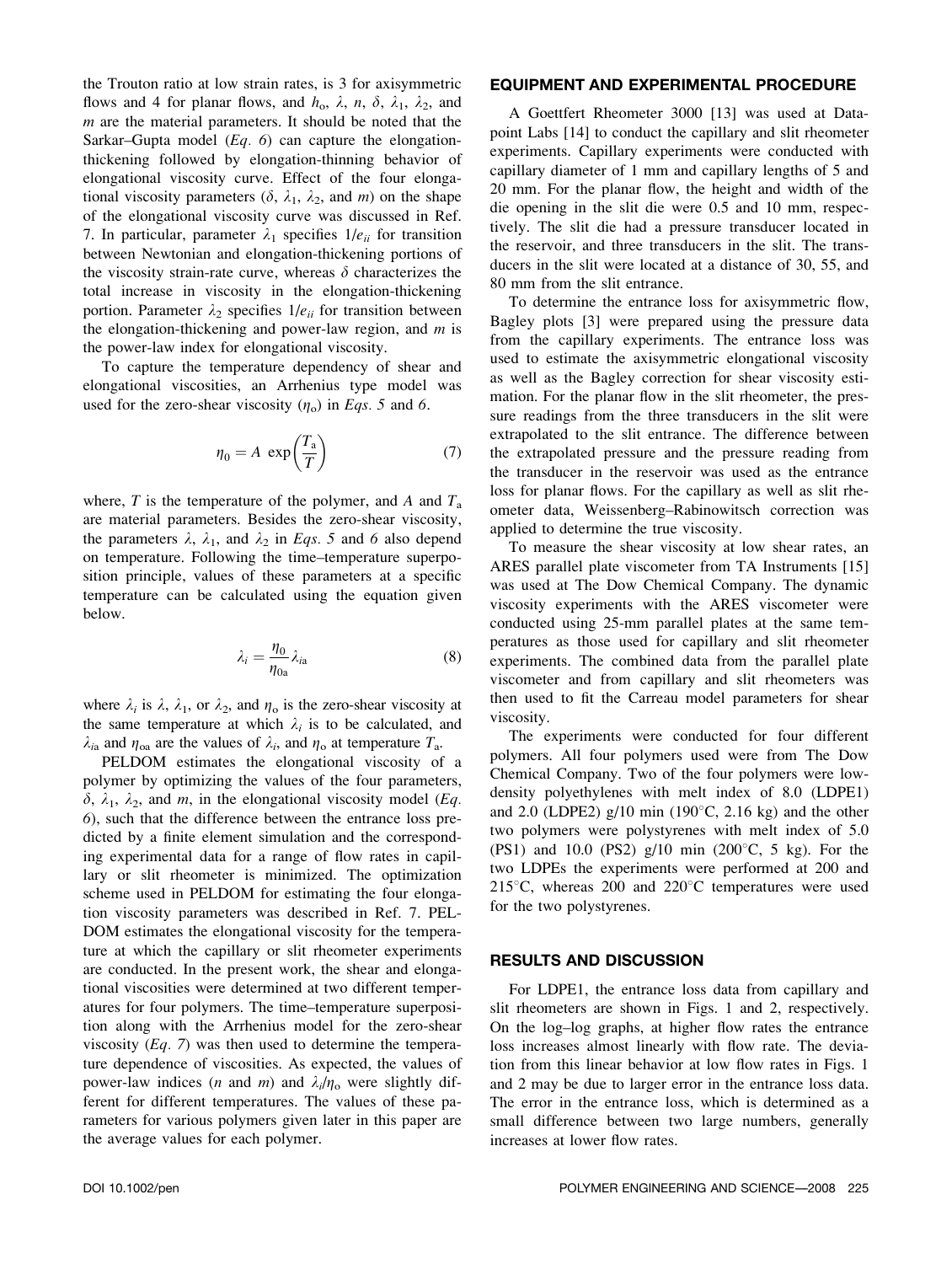

FIG. 1. Axisymmetric entrance loss for LDPE1.

The axisymmetric and planar elongational viscosities estimated using the entrance loss data in Figs. 1 and 2 and employing the elongation viscosity estimate procedure discussed earlier are shown in Figs. 3 and 4, respectively. Shear viscosity for LDPE1, which is also required for estimating the elongational viscosities, is also shown in Figs. 3 and 4. As mentioned earlier, shear viscosity at low shear rates was determined using a parallel plate viscometer, whereas at higher shear rates the viscosity was determined using capillary and slit rheometers. The data from parallel plate viscometer, which ranges for shear rates from  $10^{-2}$  to  $10^{2}$  s<sup>-1</sup>, is shown in Fig. 3 as well as in Fig. 4. The data from capillary rheometer  $(\dot{y} > 1000 \text{ s}^{-1})$  is shown in Fig. 3 only, whereas the data from slit rheometer ( $\dot{y} > 1000 \,\mathrm{s}^{-1}$ ) is shown in Fig. 4. The



FIG. 3. Axisymmetric elongational viscosity of LDPE1.

combined shear viscosity data from all three sources was used to fit the Carreau model curves shown in Figs. 3 and 4. The Carreau model parameters for the shear viscosity curves in Figs. 3 and 4 are given in Table 3.

For LDPE2, The entrance loss and the shear and elongational viscosities are shown in Figs. 5–8. For the elongational viscosity curves in Figs. 3, 4, 7, and 8 the values of various parameters for the Sarkar–Gupta model for axisymmetric and planar elongational viscosities are given in Tables 4 and 5, respectively. At low strain rates, the axisymmetric and planar elongational viscosities are, respectively, 3 and 4 times the shear viscosity. At higher flow rates, even though they are different in magnitude, the predicted elongational viscosity curves for LDPE1 and LDPE2 in Figs. 3, 4, 7, and 8 have similar trends, and are also similar to those for LDPE 132i given in Ref. 9. In



FIG. 2. Planar entrance loss for LDPE1.



FIG. 4. Planar elongational viscosity of LDPE1.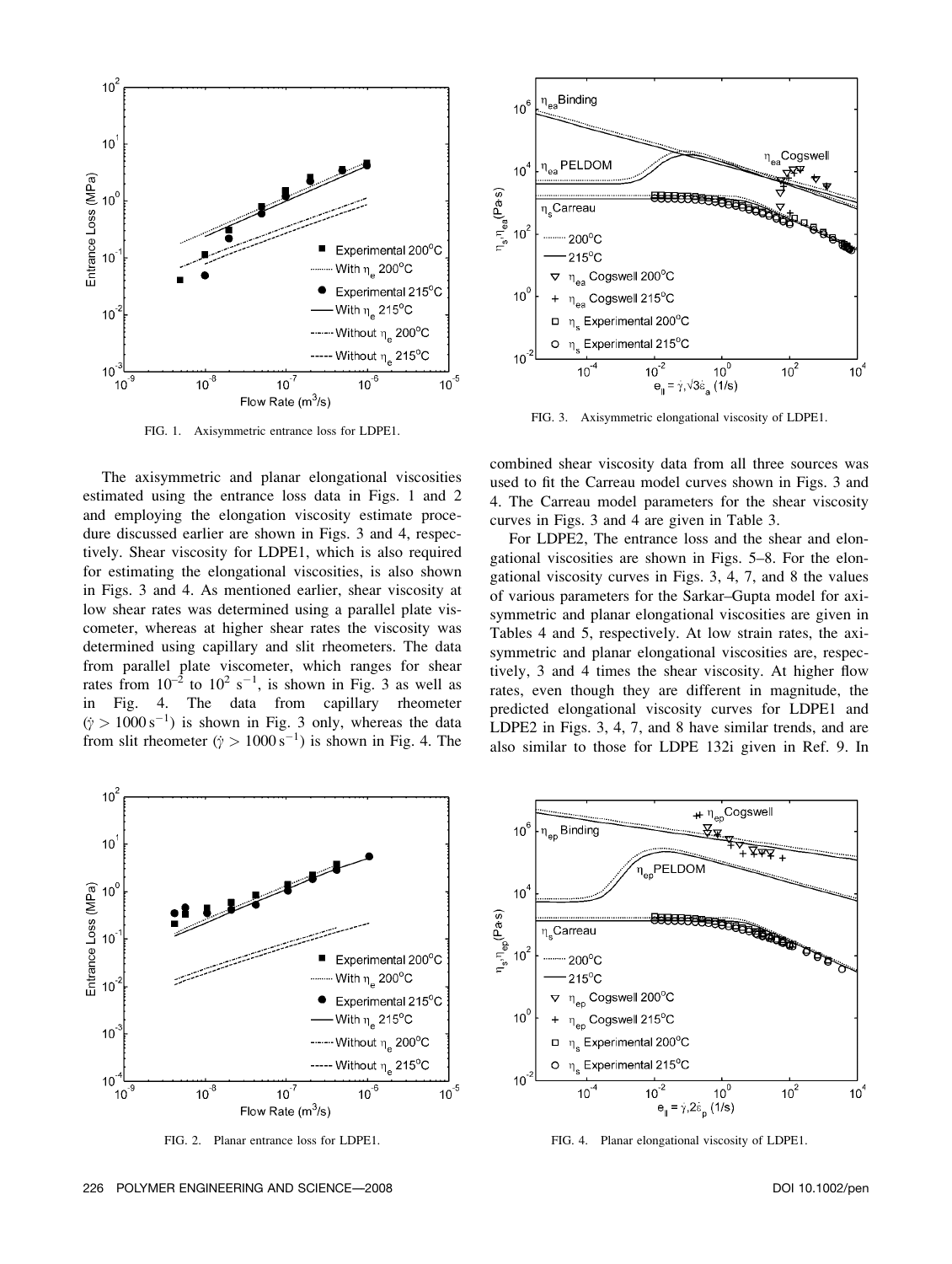TABLE 3. Carreau model parameters for shear viscosity of the four polymers.

| Material        | $A$ (Pa)              | $T_a$ (K)            | $\lambda_{\rm a}$ (s)  | n    |
|-----------------|-----------------------|----------------------|------------------------|------|
| LDPE1           | $5.39 \times 10^{-2}$ | $3.82 \times 10^{3}$ | $2.19 \times 10^{-4}$  | 0.50 |
| LDPE2           | $5.74 \times 10^{-5}$ | $8.71 \times 10^{3}$ | $1.55 \times 10^{-8}$  | 0.44 |
| PS <sub>1</sub> | $1.59 \times 10^{-6}$ | $1.21 \times 10^4$   | $7.59 \times 10^{-10}$ | 0.31 |
| PS <sub>2</sub> | $4.81 \times 10^{-6}$ | $1.09 \times 10^{4}$ | $2.77 \times 10^{-9}$  | 0.32 |

particular, it is noted that for LDPE1, LDPE2, as well as LDPE 132i [9], the planar elongational viscosity is always higher than the axisymmetric elongational viscosity, which is larger than the shear viscosity. The axisymmetric as well as planar elongational viscosities of LDPE1 and LDPE2 exhibit an elongation-thickening region, which is followed by an elongation-thinning region at higher elongation rates. Similar behavior was observed for planar elongational viscosity of LDPE 132i in Ref. 9. However, the elongation-thickening region of axisymmetric elongational viscosity for LDPE 132i could not be captured in Ref. 9. For LDPE1 and LDPE2, the axisymmetric and planar elongational viscosities predicted by Cogswell's and Binding's analyses (*Eqs. 1–4*) are also shown in Figs. 3, 4, 7, and 8. In general, for LDPE1 and LDPE2 axisymmetric and planar elongational viscosities predicted by the Cogswell's analysis are higher than the corresponding finite element based predictions from PELDOM. For the two LDPEs, predictions from Binding analysis for axisymmetric elongational viscosity are in good agreement with those from PELDOM, whereas for planar elongational viscosity the predictions are higher. Similar discrepancy between the predictions from Cogswell's and Binding's analyses and those from PELDOM was also observed for LDPE 132i in Ref. 9. For LDPE 132i in Ref. 9, the elongational viscosities predicted by Cogs-



FIG. 5. Axisymmetric entrance loss for LDPE2.



FIG. 6. Planar entrance loss for LDPE2.

well's analysis decreased almost linearly with elongation rate on a log–log plot. However, in Figs. 3, 4, 7, and 8 the elongational viscosities for LDPE1 and LDPE2 predicted by Cogswell's analysis have some scatter. In particular, axisymmetric elongational viscosity predicted by Cogswell analysis first increases and then decreases as the elongation rate is increased. This unexpected behavior of elongational viscosity from Cogswell's analysis may be due to inaccuracy in the pressure measured at low flow rates. As discussed in Ref. 7, two entrance loss data points at higher flow rates are used in PELDOM to estimate the values of the two power-law parameters ( $\lambda_2$  and m) in the Sarkar–Gupta model. The same two points were also used to estimate the elongational viscosity from the Binding's analysis. At the two different temperatures, the



FIG. 7. Axisymmetric elongational viscosity of LDPE2.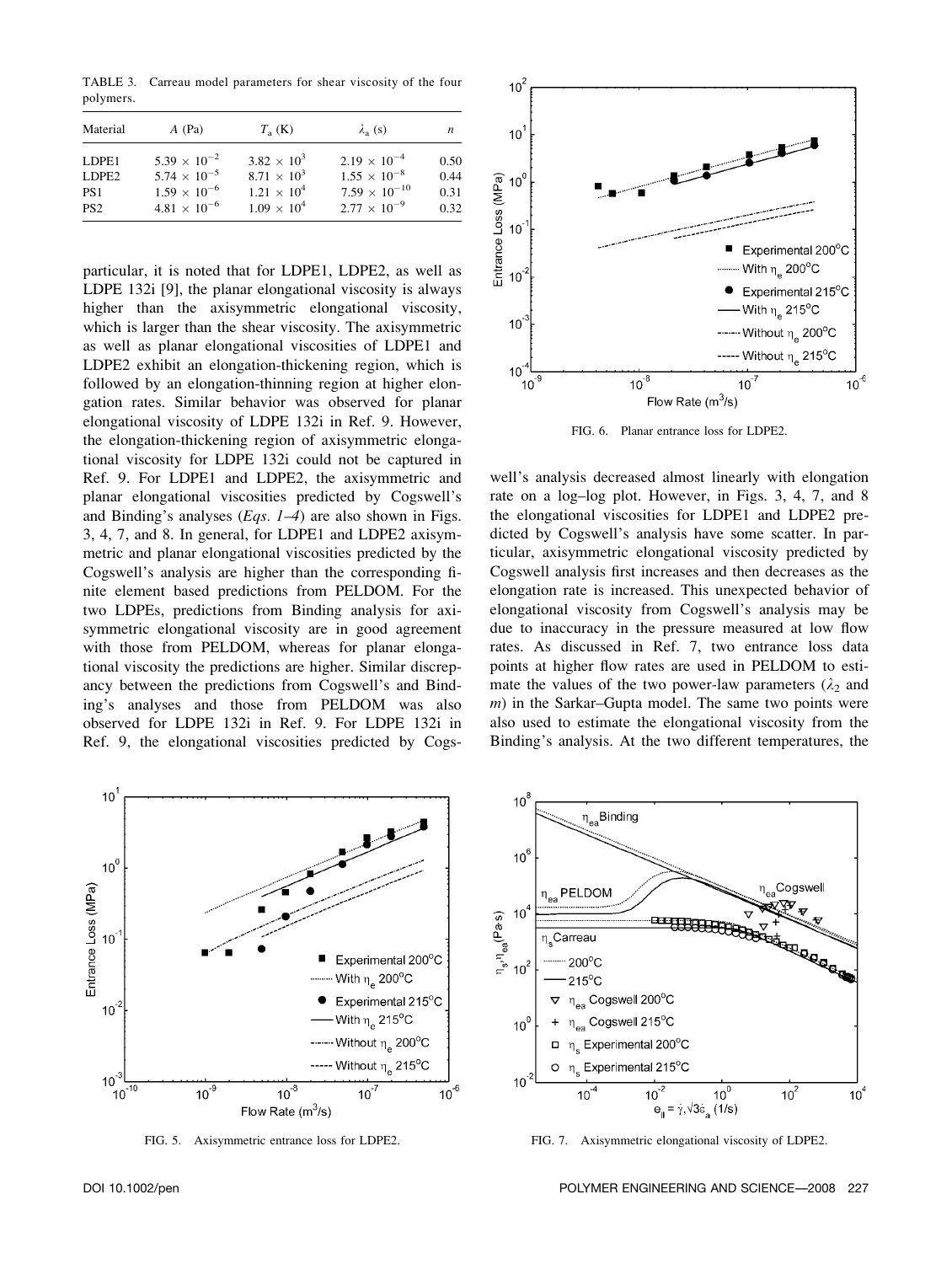

FIG. 8. Planar elongational viscosity of LDPE2.

values of  $m$  predicted by Binding's analysis were slightly different. A similar difference was also found in the values of m predicted by PELDOM. Therefore, an average value of  $m$  for each resin at the two temperatures was used for the elongational viscosity given in this paper. Also, the values of  $\lambda_1$ ,  $\lambda_2$  in the Sarkar–Gupta model and that of  $B$  in the power-law model for the elongational viscosity were averaged according to the time–temperature superposition.

At higher flow rates the experimental entrance loss data for LDPE1 and LDPE2 in Figs. 1, 2, 5, and 6 and the corresponding predictions by the PELDOM software including the elongational viscosity effects are in good agreement. The discrepancy between the entrance loss data at lower flow rates and the predictions from PEL-DOM again raises doubts about the accuracy of the experimental data at lower flow rates. Figures 1, 2, 5, and 6 also show the entrance loss data predicted by the Carreau model without including the effect of the high elongational viscosity of LDPEs. When the effect of the high elongational viscosity is ignored, for both LDPEs the predicted entrance loss is only about 20% of the experimental value for axisymmetric flow and about 10% of the experimental value for the planar flow. Similar errors were obtained for LDPE 132i also in Ref. 9 when the effect of high elongational viscosity was ignored in the simulation.

TABLE 4. Sarkar–Gupta model parameters for axisymmetric elongational viscosity of the four polymers.

| Material          |      | $\lambda_{1a}$ (s)    | $\lambda_{2a}$ (s)    | m    |
|-------------------|------|-----------------------|-----------------------|------|
| LDPE1             | 29.0 | $8.22 \times 10^{-2}$ | $7.90 \times 10^{-3}$ | 0.62 |
| LDPE <sub>2</sub> | 72.3 | $4.81 \times 10^{-6}$ | $4.89 \times 10^{-7}$ | 0.47 |
| PS <sub>1</sub>   | 0.00 | $1.44 \times 10^{14}$ | $3.48 \times 10^{-7}$ | 0.67 |
| PS <sub>2</sub>   | 0.00 | $3.77 \times 10^{14}$ | $1.48 \times 10^{-6}$ | 0.72 |

TABLE 5. Sarka–Gupta model parameters for planar elongational viscosity of the four polymers.

| Material        |                                                | $\lambda_{1a}$ (s)                             | $\lambda_{2a}$ (s)                             | m            |
|-----------------|------------------------------------------------|------------------------------------------------|------------------------------------------------|--------------|
| LDPE1<br>LDPE2  | $1.87 \times 10^{-2}$<br>$2.10 \times 10^{-2}$ | $5.31 \times 10^{-1}$<br>$9.00 \times 10^{-6}$ | $3.60 \times 10^{-2}$<br>$4.96 \times 10^{-7}$ | 0.70<br>0.59 |
| PS <sub>1</sub> | 65.95                                          | $1.24 \times 10^{-7}$                          | $2.29 \times 10^{-8}$                          | 0.57         |
| PS <sub>2</sub> | 35.76                                          | $3.77 \times 10^{-8}$                          | $3.53 \times 10^{-9}$                          | 0.47         |

For estimation of axisymmetric elongational viscosity, dies with different capillary lengths were used to estimate the entrance loss with the only pressure transducer being located in the reservoir. Therefore, it is difficult to compare the predicted pressure distribution in the axisymmetric entrance flow with the experimental data. However, for the planar flow, three pressure transducers were located in the slit die and one transducer was located in the reservoir. For the two LDPEs the pressure recorded from these four transducers and the corresponding predictions in the planar entrance flow are shown in Fig. 9. For both LDPEs, the pressure distributions in Fig. 9 are for the flow rate of 2.88  $\times$  10<sup>-7</sup> m<sup>3</sup>/s. To estimate the entrance loss, as shown in Fig. 9, the pressure drop in the reservoir is neglected and a linear fit to the pressure data in the slit is extrapolated until the slit entrance. For LDPE1 as well as LDPE2 the predicted entrance loss  $(\Delta P_e)$  including elongational viscosity effects is in good agreement with the experimental data. However, for LDPE1 the predicted pressure is significantly higher than the experimental data. The reason for the difference between the prediction and the experimental data for LDPE1 is evident from the viscosity plots in Figs. 3 and 4. As mentioned earlier, the combined shear viscosity data



FIG. 9. Pressure distributions along the slit die for LDPE1 and LDPE2. The slit entrance is located at centerline distance of zero, and  $\Delta P_e$  is the entrance loss.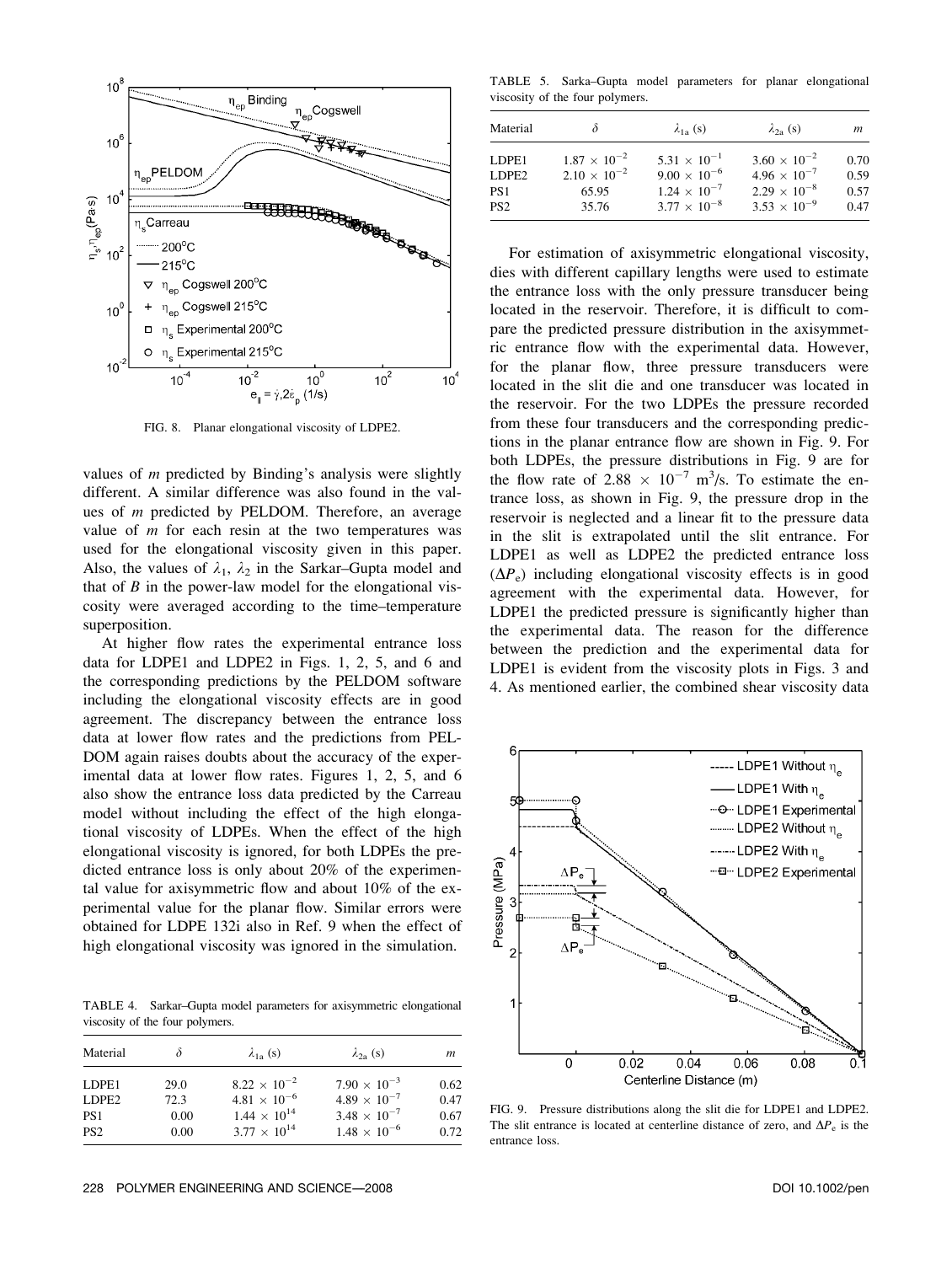

FIG. 10. Axisymmetric entrance loss for PS1.

from capillary and slit rheometers was used to fit the Carreau model parameters. In Fig. 4, the viscosity from the Carreau model is slightly higher than the viscosity data from the slit rheometer. Since the shear viscosity from the Carreau model is higher than the viscosity data from the slit rheometer, as expected, the pressure in the slit die predicted by the finite element simulation of the entrance flow for LDPE1 is higher than the corresponding experimental data. Since the shear viscosity for LDPE2 from the capillary and slit rheometer in Figs. 7 and 8, respectively, are in good agreement and match accurately with Carreau model, the predicted pressure variation for LDPE2 in Fig. 9 is in good agreement with the experimental data. It should also be noted that in Fig. 9, for LDPE1, as well as LDPE2, entrance loss predicted with-



FIG. 11. Planar entrance loss for PS1.



FIG. 12. Axisymmetric elongational viscosity of PS1.

out elongational viscosity effects is much smaller than the entrance loss obtained in experimental data. Also, since the flow in the slit die is purely shearing in nature, in Fig. 9, elongational viscosity has no effect on the predicted pressure down stream of the abrupt contraction, that is, in the slit die.

The entrance loss data and the estimated elongational viscosity for PS1 and PS2 are shown in Figs. 10–17. Again, the shear viscosity data at low shear rate is the dynamic viscosity data from a parallel plate viscometer, whereas the higher shear rate data in Figs. 12 and 13 is from capillary and slit rheometers, respectively.

The planar elongational viscosities of PS1 and PS2 in Figs. 13 and 17 show variation similar to that of the planar elongational viscosities of LDPEs in Figs. 4 and 8.



FIG. 13. Planar elongational viscosity of PS1.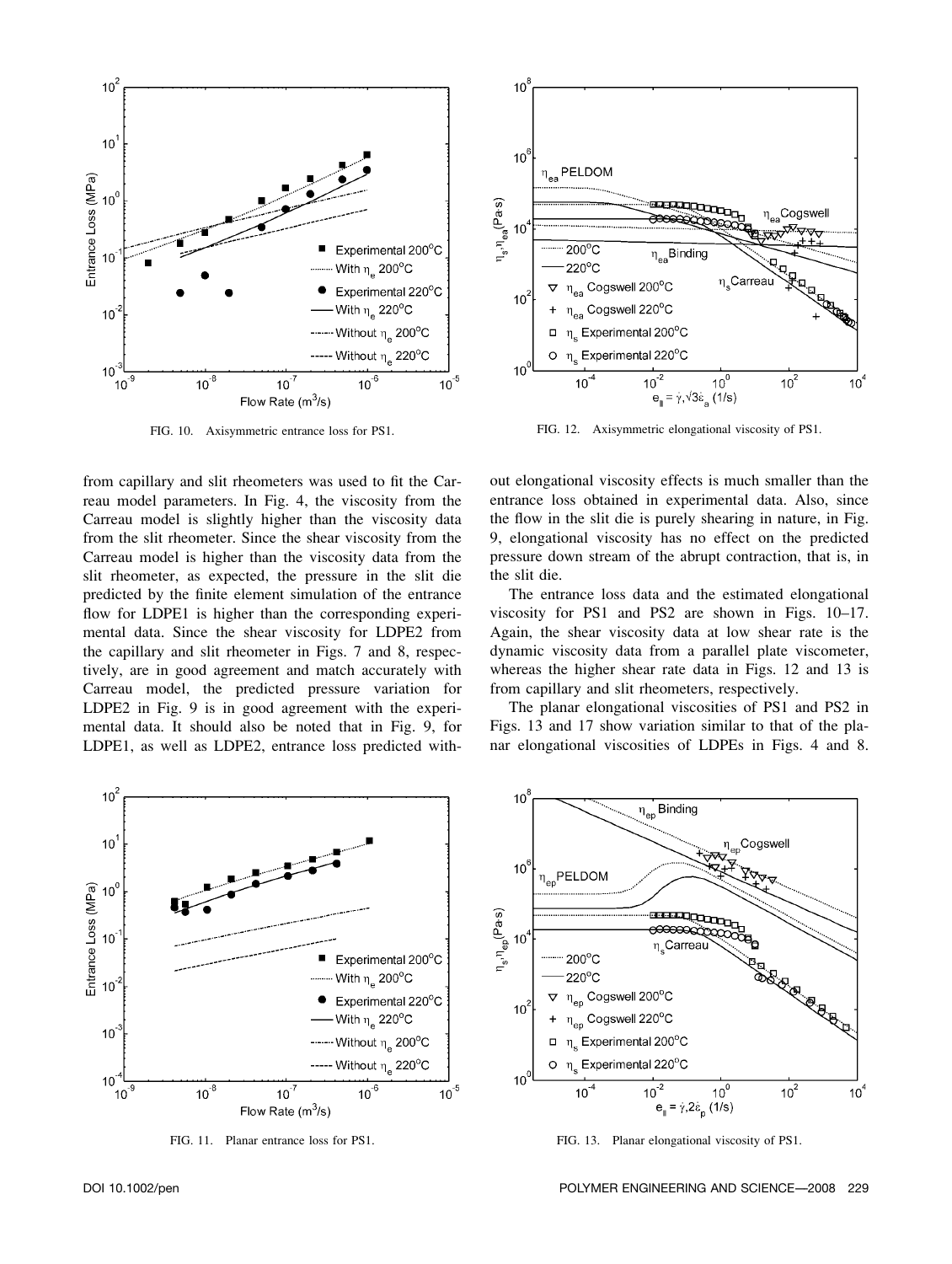

FIG. 14. Axisymmetric entrance loss for PS2.

For the two polystyrenes, the values of various parameters for the Sarkar–Gupta elongational viscosity model are also given in Tables 4 and 5. The planar elongational viscosities for the two polystyrenes also go through an elongation-thickening region, which is followed by a decrease in the elongational viscosity. Also, the planar elongational viscosity of the two polystyrenes is higher than the axisymmetric elongational viscosity and the shear viscosity. In contrast, the estimated axisymmetric elongational viscosity of polystyrenes in Figs. 12 and 16 does not have any elongational-thickening region. Unexpectedly, the axisymmetric elongational viscosities of polystyrenes at intermediate elongation rates  $(0.01-1 \text{ s}^{-1})$  is below their shear viscosities. The elongational viscosity of polystyrene predicted by the Cogswell's analysis has similar



FIG. 15. Planar entrance loss of PS2.



FIG. 16. Axisymmetric elongational viscosity of PS2.

behavior as that of the LDPEs. The predictions from Cogswell's analysis are higher than the corresponding predictions from the PELDOM software. Also, at lower elongation rates, the axisymmetric elongational viscosity predicted by Cogswell's analysis is unexpectedly lower than the linear behavior at higher elongation rates. In Figs. 13 and 17, planar elongational viscosity predicted by Binding analysis is also higher than the corresponding predictions from PELDOM. However, the planar elongational viscosity curves from the two analyses have similar slopes in the power-law region. In contrast, for the axisymmetric flow in Figs. 12 and 16, the slopes of the elongational viscosity curves from the two analyses are quite different.

In Figs. 10, 11, 14, and 15, the entrance loss predicted by the PELDOM software including the elongational vis-



FIG. 17. Planar elongational viscosity of PS2.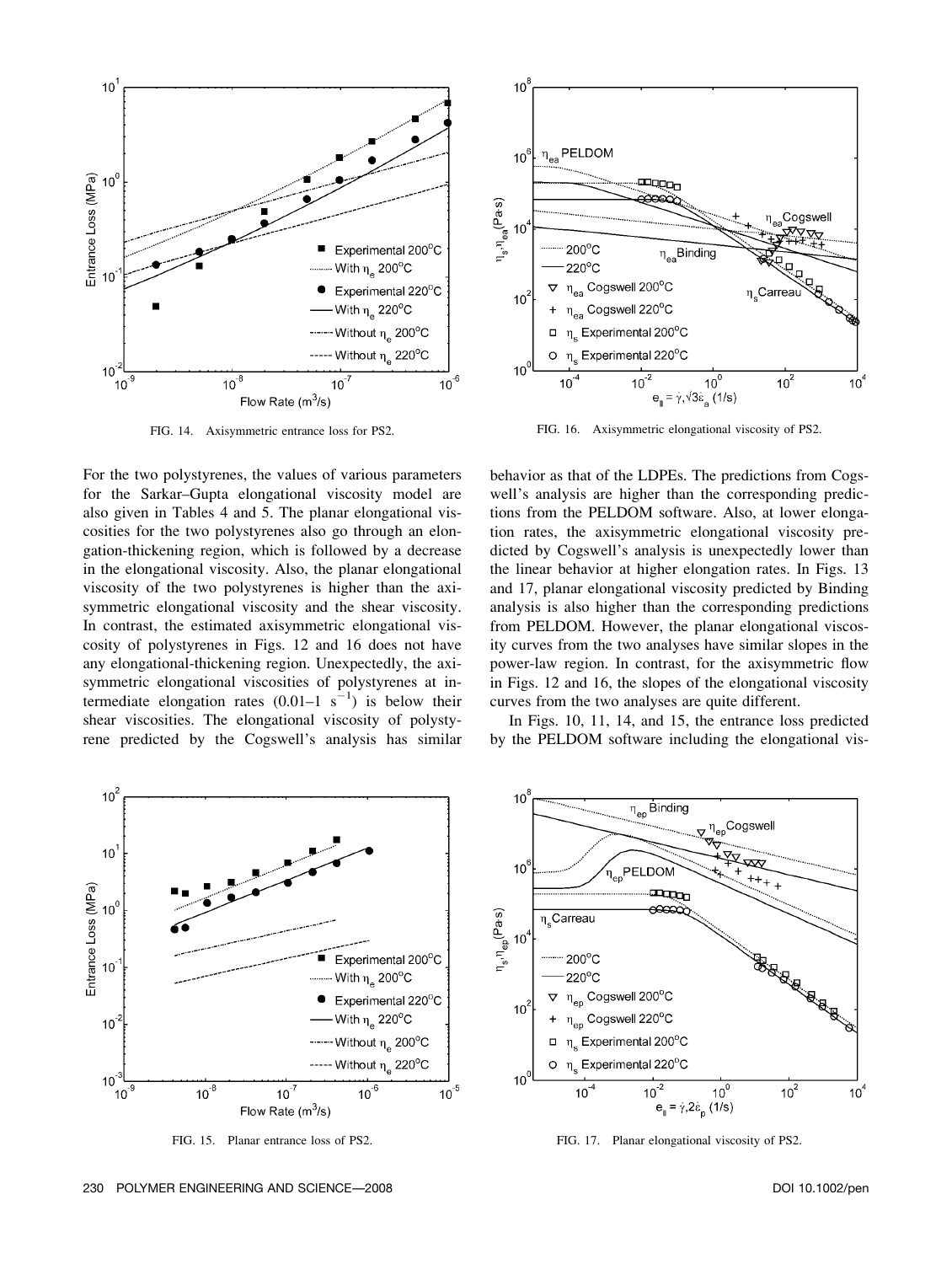

FIG. 18. Pressure distributions along the slit die for PS1 and PS2.

cosity effects is in good agreement with the experimental data at higher flow rates. However, the agreement is not as good at lower flow rates, particularly for the axisymmetric flow data from the capillary rheometer. Since the estimated planar elongational viscosity of the two polystyrenes at all elongational rates was higher than that for the shear thinning fluids using the Carreau model (which is four times the shear viscosity at all elongation rates), the entrance loss predicted by PELDOM in Figs. 11 and 15 is higher than the corresponding predictions using Carreau model without including the effect of higher elongational viscosity. At intermediate elongation rates, the axisymmetric elongational viscosity of the two polystyrenes predicted by PELDOM software was lower than that for shear-thinning fluids using the Carreau model (which is three times the shear viscosity at all elongation rates). Therefore, at lower flow rates in Figs. 10 and 14, the entrance loss predicted by PELDOM software is lower than that predicted by the Carreau model without elongational viscosity effects. The entrance loss predicted by PEL-DOM software in Figs. 10 and 14 is larger at higher flow rates, because at higher elongational rates the axisymmetric elongational viscosity predicted by PELDOM in Figs. 12 and 16 is larger than the elongational viscosity for shear-thinning fluids using Carreau model.

For the two polystyrenes, Fig. 18 compares the predicted pressure distribution in the slit rheometer with the corresponding experimental data. The pressure distribution for PS1 and PS2 are for flow rates of  $1.04 \times 10^{-7}$  and  $4.17 \times 10^{-7}$  m<sup>3</sup>/s, respectively. As was observed for LDPEs in Fig. 9, for the two polystyrenes in Fig. 18, downstream of the abrupt contraction, the predicted pressure in the slit die with elongational effects included in the simulation is the same as the pressure without the elongation viscosity effects. But, the entrance loss predicted with the elongational viscosity effect included in the simulation is in good agreement with the experimental data, whereas without elongational viscosity effects, the predicted entrance loss is much smaller than the experimental value. Even though the predicted entrance loss with elongational viscosity effects included in the simulation matches well with the experimental data, the pressure predicted is lower than the experimental value for both polystyrenes. Again, the reason for this disagreement is the difference in the shear viscosity from the Carreau model and the viscosity measured from the slit die experiments. In Figs. 13 and 17 for both polystyrenes, the viscosity from the Carreau model is slightly lower than the viscosity data from the slit rheometer, resulting in the lower pressure predictions in Fig. 18.

As discussed in Ref. 7, the elongational viscosities reported here should be treated as estimates of resistance to elongational deformation. Because of simplifications involved in the flow simulation, for instance, no account of the first and second normal stress differences, the estimated elongational viscosity may be some what different from the intrinsic elongational viscosity of the polymer. However, because of various difficulties involved in direct measurements of elongational viscosity at higher elongational rates, the current method is an excellent alternative for elongational viscosity estimation. The elongational viscosity estimations obtained here, even though approximate, are useful because they can be used to improve the predications from simulations of more complex threedimensional flows. Such an example for the use of estimated elongational viscosity to simulate a three-dimensional flow was presented in Ref. 16, where the flow of LDPE 132i in an extrusion die was simulated.

#### **CONCLUSIONS**

The planar and axisymmetric elongational viscosities of two LDPEs and polystyrenes were estimated by minimizing the difference between the entrance loss predicted by a finite element simulation and the corresponding data from slit and capillary rheometers, respectively. For each of the four polymers, elongational viscosities were estimated at two different temperatures. Planar elongational viscosity of all four polymers exhibited an elongationthickening region, which was followed by an elongationthinning region. Similar variation was obtained in the axisymmetric elongational viscosity of the two LDPEs. However, the elongation-thickening behavior could not be captured for the axisymmetric elongational viscosity of the two polystyrenes. Unexpectedly, at intermediate elongation rates, axisymmetric elongational viscosities of the two polystyrenes were below their shear viscosity.

## **REFERENCES**

1. C.W. Macosko, Rheology Principles, Measurements, and Applications, VCH, New York, 240 (1994).